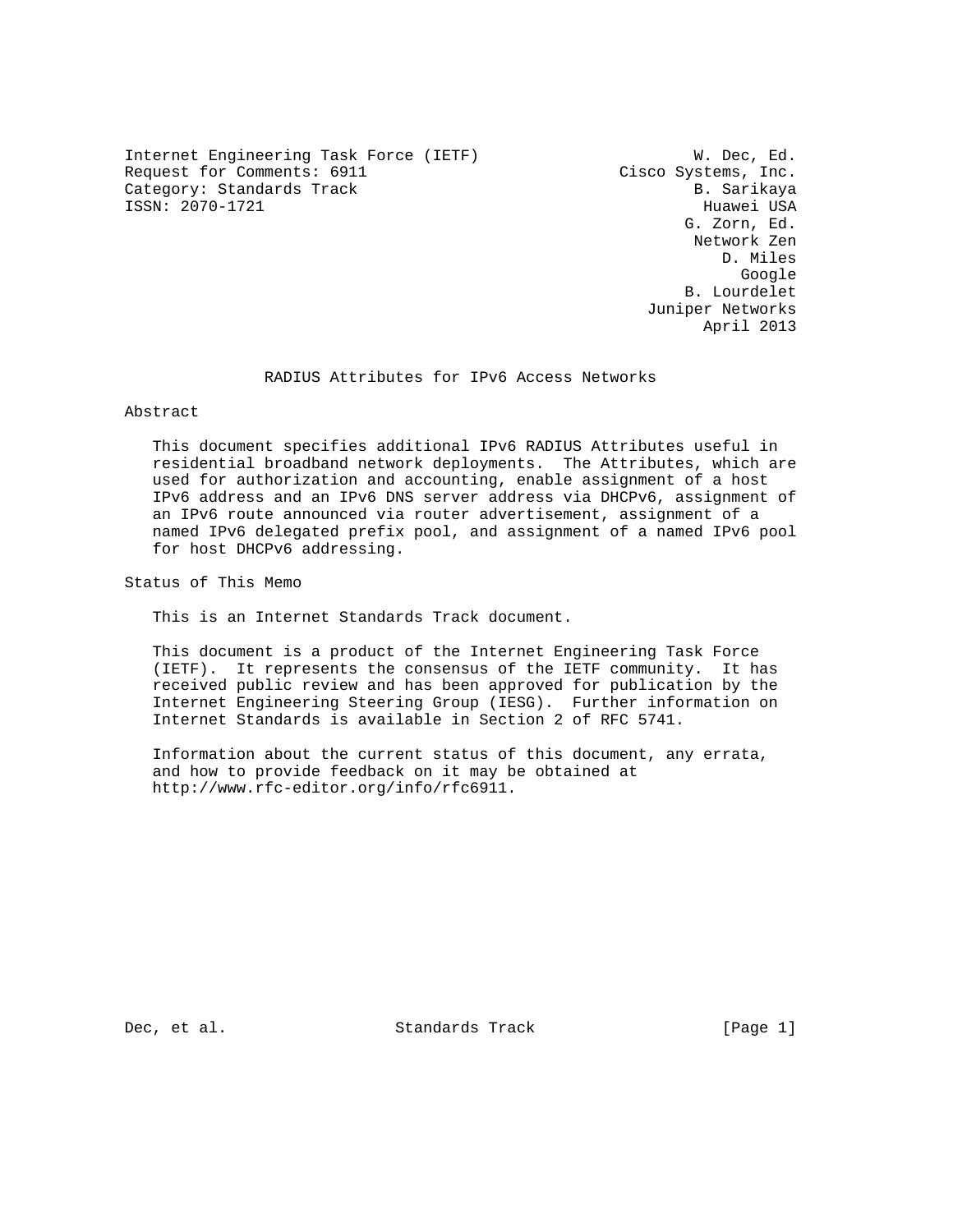# Copyright Notice

 Copyright (c) 2013 IETF Trust and the persons identified as the document authors. All rights reserved.

 This document is subject to BCP 78 and the IETF Trust's Legal Provisions Relating to IETF Documents

 (http://trustee.ietf.org/license-info) in effect on the date of publication of this document. Please review these documents carefully, as they describe your rights and restrictions with respect to this document. Code Components extracted from this document must include Simplified BSD License text as described in Section 4.e of the Trust Legal Provisions and are provided without warranty as described in the Simplified BSD License.

Table of Contents

|      | Introduction                                                                                                                                                                                                                                            |  |  |    |
|------|---------------------------------------------------------------------------------------------------------------------------------------------------------------------------------------------------------------------------------------------------------|--|--|----|
|      | Requirements Language                                                                                                                                                                                                                                   |  |  |    |
| 2.   |                                                                                                                                                                                                                                                         |  |  | 3  |
| 2.1. | IPv6 Address Assignment                                                                                                                                                                                                                                 |  |  | 4  |
| 2.2. |                                                                                                                                                                                                                                                         |  |  | 5  |
|      | 2.3. IPv6 Route Information                                                                                                                                                                                                                             |  |  | 5  |
| 2.4. | Delegated IPv6 Prefix Pool                                                                                                                                                                                                                              |  |  | 6  |
| 2.5. | Stateful IPv6 Address Pool                                                                                                                                                                                                                              |  |  | 6  |
| 3.   | Attributes<br>and a company of the company of the company of the company of the company of the company of the company of the                                                                                                                            |  |  | 6  |
| 3 1  |                                                                                                                                                                                                                                                         |  |  | 6  |
| 3.2. | $DNS-Server-IPv6-Address$                                                                                                                                                                                                                               |  |  | 8  |
| 3.3. | Route-IPv6-Information                                                                                                                                                                                                                                  |  |  | 9  |
| 3.4. | Delegated-IPv6-Prefix-Pool                                                                                                                                                                                                                              |  |  | 10 |
|      | 3.5. Stateful-IPv6-Address-Pool                                                                                                                                                                                                                         |  |  | 11 |
| 3.6. |                                                                                                                                                                                                                                                         |  |  | 11 |
| 4.   |                                                                                                                                                                                                                                                         |  |  | 12 |
| 5.   |                                                                                                                                                                                                                                                         |  |  | 12 |
| б.   |                                                                                                                                                                                                                                                         |  |  | 12 |
| 7.   |                                                                                                                                                                                                                                                         |  |  | 13 |
| 8.   | References<br>. The contract of the contract of the contract of the contract of the contract of the contract of the contract of the contract of the contract of the contract of the contract of the contract of the contract of the contrac             |  |  | 13 |
| 8.1. | Normative References<br>.                                                                                                                                                                                                                               |  |  | 13 |
| 8.2. | Informative References<br>a construction of the construction of the construction of the construction of the construction of the construction of the construction of the construction of the construction of the construction of the construction of the |  |  | 13 |

Dec, et al. Standards Track [Page 2]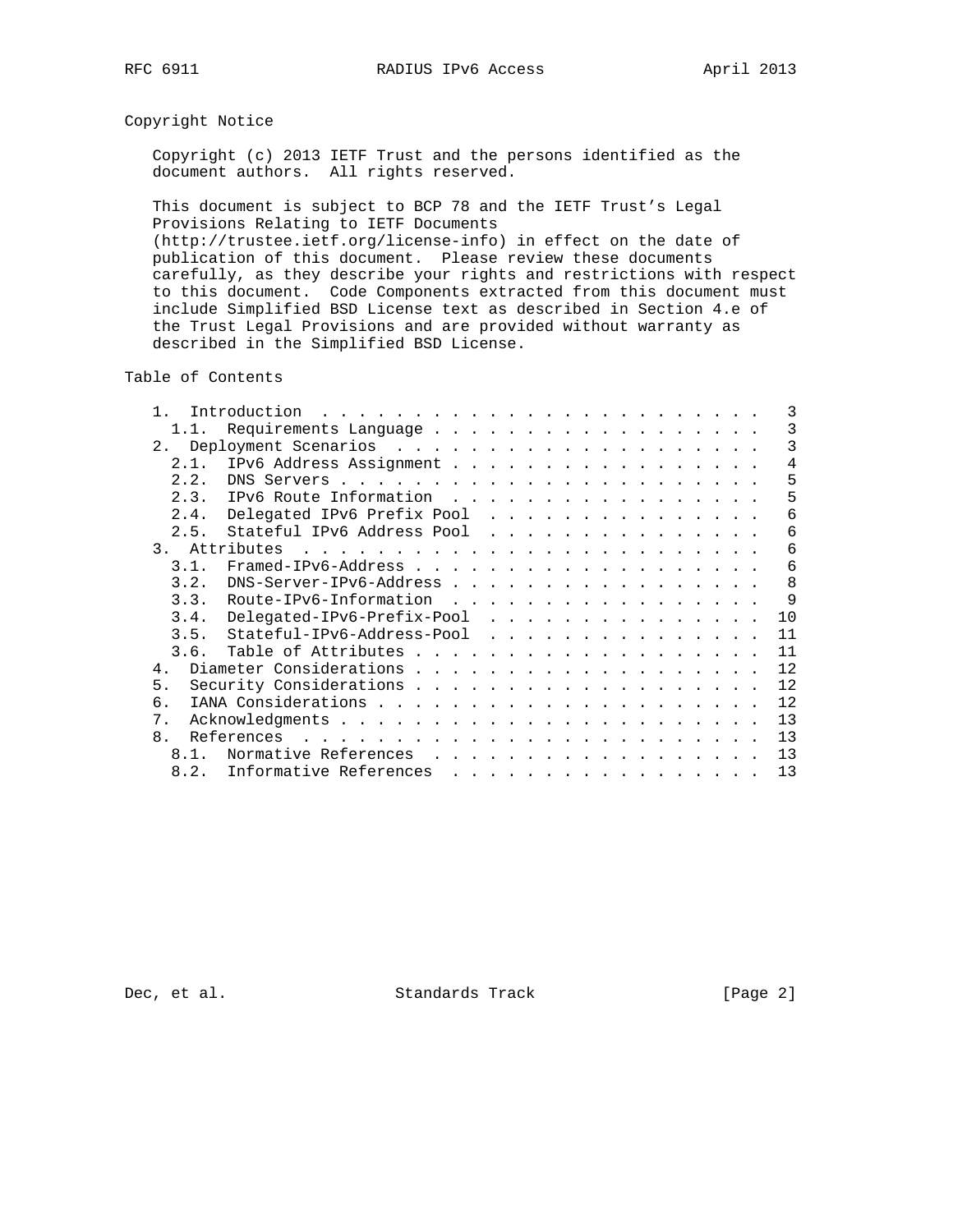# 1. Introduction

 This document specifies additional RADIUS Attributes used to support configuration of DHCPv6 and/or ICMPv6 Router Advertisement (RA) parameters on a per-user basis. The Attributes, which complement those defined in [RFC3162] and [RFC4818], support the following:

- o The assignment of specific IPv6 addresses to hosts via DHCPv6.
- o The assignment of an IPv6 DNS server address, via DHCPv6 or Router Advertisement [RFC6106].
- o The configuration of more specific routes to be announced to the user via the Route Information Option defined in [RFC4191], Section 2.3.
- o The assignment of a named delegated prefix pool for use with "IPv6 Prefix Options for Dynamic Host Configuration Protocol (DHCP) version 6" [RFC3633].
- o The assignment of a named stateful address pool for use with DHCPv6 stateful address assignment [RFC3315].
- 1.1. Requirements Language

 The key words "MUST", "MUST NOT", "REQUIRED", "SHALL", "SHALL NOT", "SHOULD", "SHOULD NOT", "RECOMMENDED", "MAY", and "OPTIONAL" in this document are to be interpreted as described in RFC 2119 [RFC2119].

2. Deployment Scenarios

 The extensions in this document are intended to be applicable across a wide variety of network access scenarios in which RADIUS is involved. One such typical network scenario is illustrated in Figure 1. It is composed of an IP Routing Residential Gateway (RG) or host; a Layer 2 Access Node (AN), e.g., a Digital Subscriber Line Access Multiplexer (DSLAM); an IP Network Access Server (NAS) (incorporating an Authentication, Authorization, and Accounting (AAA) client); and a AAA server.

Dec, et al. Standards Track [Page 3]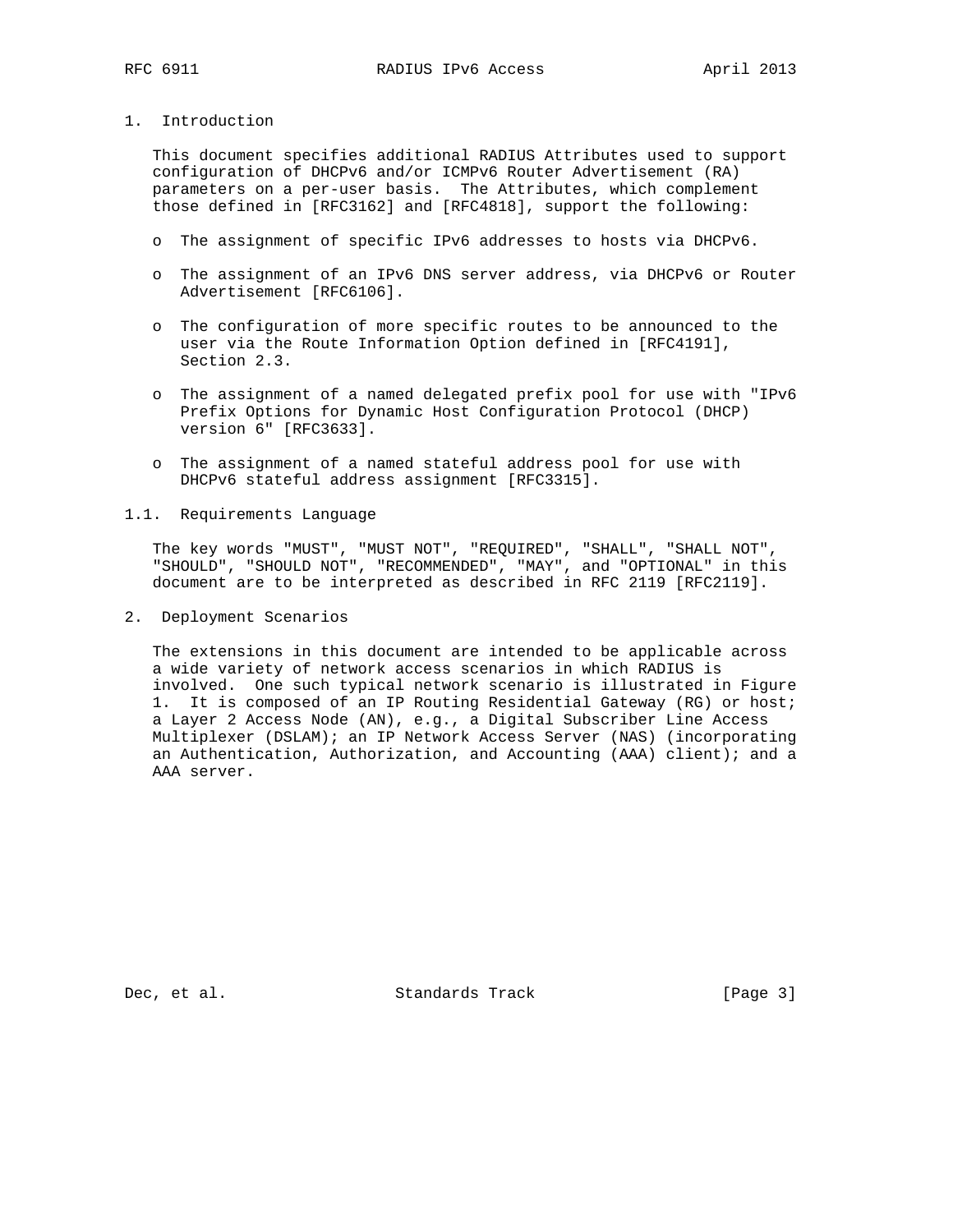



### Figure 1

 In the depicted scenario, the NAS may utilize an IP address configuration protocol (e.g., DHCPv6) to handle address assignment to RGs/hosts. The RADIUS server authenticates each RG/host and returns the Attributes used for authorization and accounting. These Attributes can include a host's IPv6 address, a DNS server address, and a set of IPv6 routes to be advertised via any suitable protocol, e.g., ICMPv6 (Neighbor Discovery). The name of a prefix pool to be used for DHCPv6 Prefix Delegation or the name of an address pool to be used for DHCPv6 address assignment can also be Attributes provided to the NAS by the RADIUS AAA server.

 The following subsections discuss how these Attributes are used in more detail.

2.1. IPv6 Address Assignment

 DHCPv6 [RFC3315] provides a mechanism to assign one or more non temporary IPv6 addresses to hosts. To provide a DHCPv6 server residing on a NAS with one or more IPv6 addresses to be assigned, this document specifies the Framed-IPv6-Address Attribute (Section 3.1).

 While [RFC3162] permits the specification of an IPv6 address via the combination of the Framed-Interface-Id and Framed-IPv6-Prefix Attributes, this separation is more natural for use with PPP's IPv6 Control Protocol than it is for use with DHCPv6, and the use of a single IPv6 address Attribute makes for easier processing of accounting records.

Dec, et al. Standards Track [Page 4]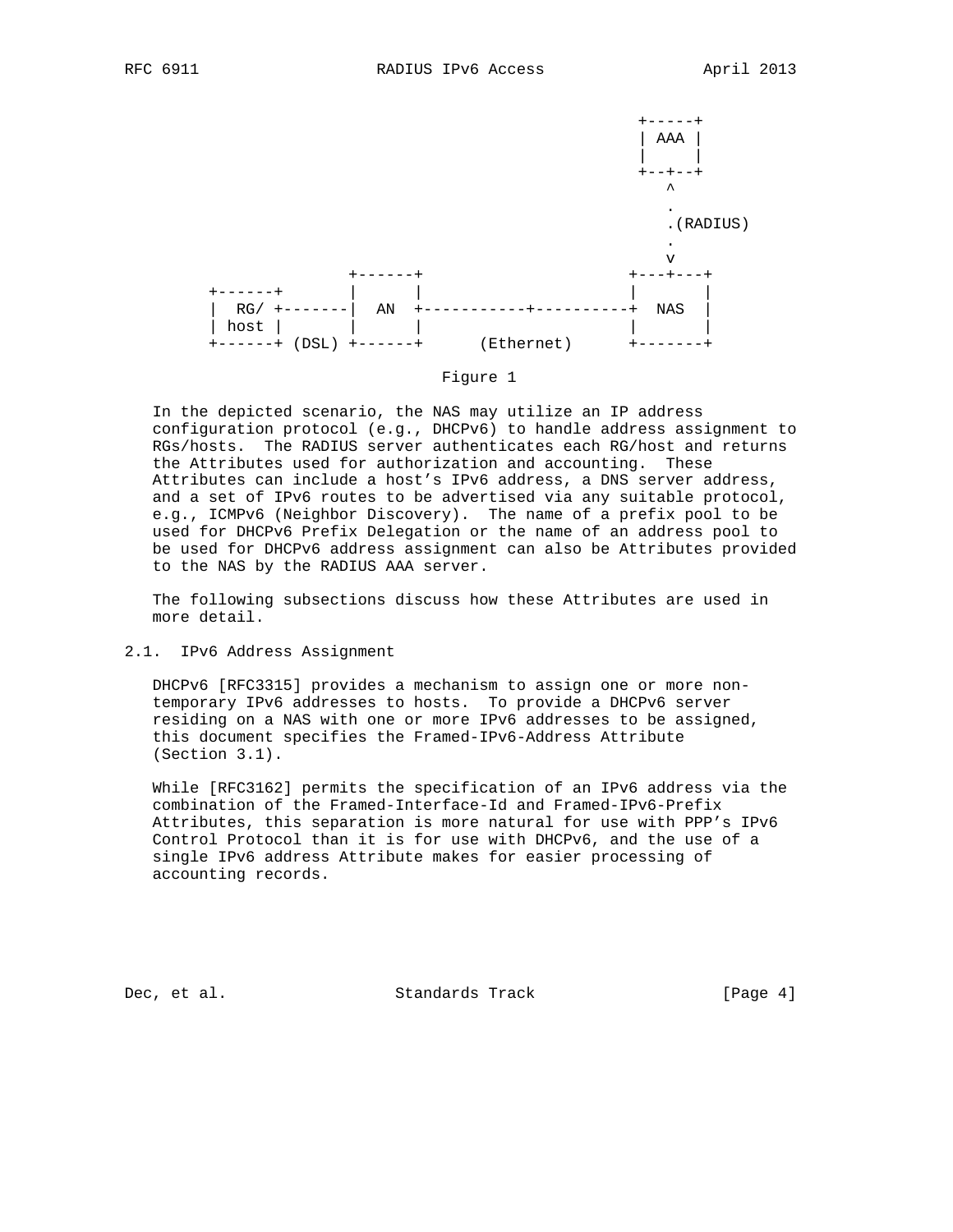Because DHCPv6 can be deployed on the same network as ICMPv6 stateless address autoconfiguration (SLAAC) [RFC4862], it is possible that the NAS will require both stateful and stateless configuration information. Therefore, it is possible for the Framed-IPv6-Address, Framed-IPv6-Prefix, and Framed-Interface-Id Attributes [RFC3162] to be included within the same packet. To avoid ambiguity in this case, the Framed-IPv6-Address Attribute is intended for authorization and accounting of DHCPv6-assigned addresses, and the Framed-IPv6-Prefix and Framed-Interface-Id Attributes are used for authorization and accounting of addresses assigned via SLAAC.

## 2.2. DNS Servers

 DHCPv6 provides an option for configuring a host with the IPv6 address of a DNS server. The IPv6 address of a DNS server can also be conveyed to the host using ICMPv6 with Router Advertisements, via the Recursive DNS Server Option [RFC6106]. To provide the NAS with the IPv6 address of one or more DNS servers, this document specifies the DNS-Server-IPv6-Address Attribute (Section 3.2).

### 2.3. IPv6 Route Information

 The IPv6 Route Information Option [RFC4191], is intended to be used to inform a host connected to the NAS that a specific route is reachable via any given NAS.

 This document specifies the Route-IPv6-Information Attribute (Section 3.3) that allows the AAA server to provision the announcement by the NAS of a specific Route Information Option to an accessing host. The NAS may advertise this route using the method defined in RFC 4191 or other equivalent methods. Any other information, such as preference or lifetime values, that is to be present in the actual announcement using a given method is assumed to be determined by the NAS using means not specified by this document (e.g., local configuration on the NAS).

 While the Framed-IPv6-Prefix Attribute ([RFC3162], Section 2.3) allows the route to be advertised in an RA, it cannot be used to configure more specific routes. While the Framed-IPv6-Route Attribute ([RFC3162], Section 2.5) causes the route to be configured on the NAS and potentially to be announced via an IP routing protocol, depending on the value of Framed-Routing, it does not result in the route being announced in an RA.

Dec, et al. Standards Track [Page 5]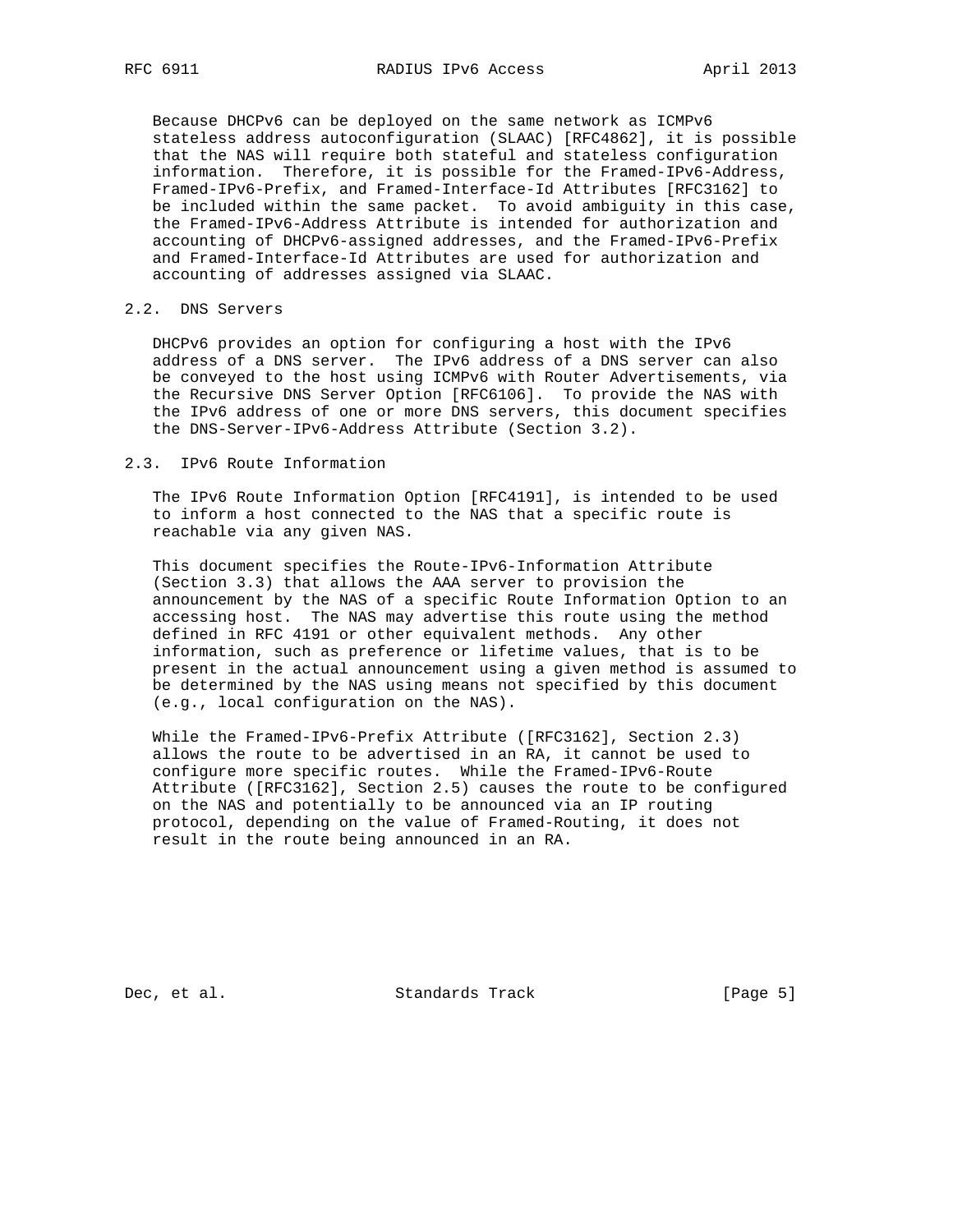# 2.4. Delegated IPv6 Prefix Pool

 DHCPv6 Prefix Delegation (DHCPv6-PD) [RFC3633] involves a delegating router selecting a prefix and delegating it on a temporary basis to a requesting router. The delegating router may implement a number of strategies as to how it chooses what prefix is to be delegated to a requesting router, one of them being the use of a local named prefix pool. The Delegated-IPv6-Prefix-Pool Attribute (Section 3.4) allows the RADIUS server to convey a prefix pool name to a NAS that is hosting a DHCPv6-PD server and that is acting as a delegating router.

 Because DHCPv6 Prefix Delegation can be used with SLAAC on the same network, it is possible for the Delegated-IPv6-Prefix-Pool and Framed-IPv6-Pool Attributes to be included within the same packet. To avoid ambiguity in this scenario, use of the Delegated-IPv6- Prefix-Pool Attribute should be restricted to authorization and accounting of prefix pools used in DHCPv6 Prefix Delegation, and the Framed-IPv6-Pool Attribute should be used for authorization and accounting of prefix pools used in SLAAC.

## 2.5. Stateful IPv6 Address Pool

 DHCPv6 [RFC3315] provides a mechanism to assign one or more non temporary IPv6 addresses to hosts. Section 3.1 introduces the Framed-IPv6-Address Attribute to be used to provide a DHCPv6 server residing on a NAS with one or more IPv6 addresses to be assigned to the clients. An alternative way to achieve a similar result is for the NAS to select the IPv6 address to be assigned from an address pool configured for this purpose on the NAS. This document specifies the Stateful-IPv6-Address-Pool Attribute (Section 3.5) to allow the RADIUS server to convey a pool name to be used for such stateful DHCPv6-based addressing and for any subsequent accounting.

3. Attributes

 The fields shown in the diagrams below are transmitted from left to right.

# 3.1. Framed-IPv6-Address

 The Framed-IPv6-Address Attribute indicates an IPv6 address that is assigned to the NAS-facing interface of the RG/host. It MAY be used in Access-Accept packets and MAY appear multiple times. It MAY be used in an Access-Request packet as a hint by the NAS to the RADIUS server that it would prefer this IPv6 address, but the RADIUS server is not required to honor the hint. Because it is assumed that the

Dec, et al. Standards Track [Page 6]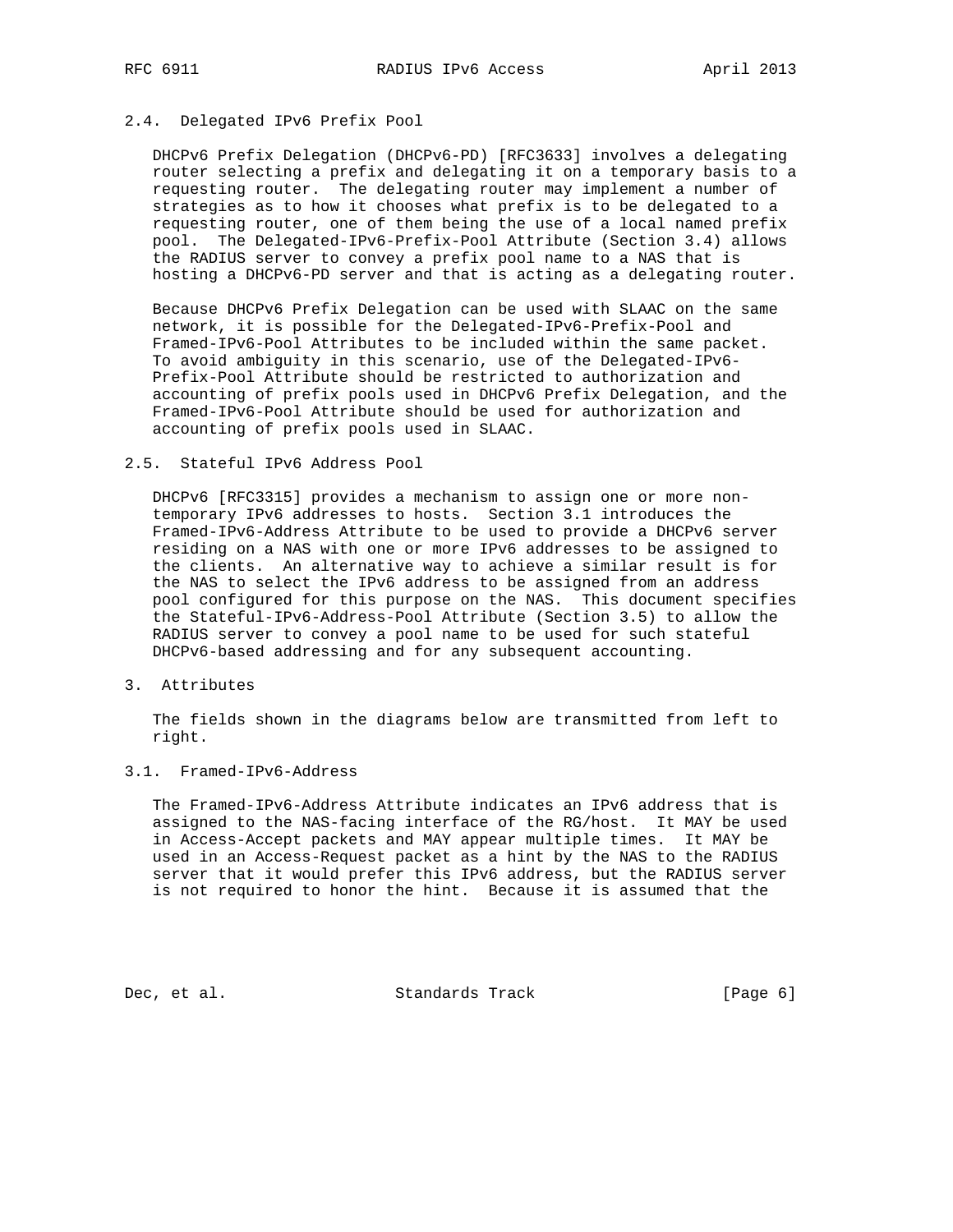NAS will add a route corresponding to the address, it is not necessary for the RADIUS server to also send a host Framed-IPv6-Route Attribute for the same address.

 This Attribute can be used by a DHCPv6 process on the NAS to assign a unique IPv6 address to the RG/host.

 A summary of the Framed-IPv6-Address Attribute format is shown below. The format of the Address field is identical to that of the corresponding field in the NAS-IPv6-Address Attribute [RFC3162].

0  $1$  2 3 0 1 2 3 4 5 6 7 8 9 0 1 2 3 4 5 6 7 8 9 0 1 2 3 4 5 6 7 8 9 0 1 +-+-+-+-+-+-+-+-+-+-+-+-+-+-+-+-+-+-+-+-+-+-+-+-+-+-+-+-+-+-+-+-+ | Type | Length | Address +-+-+-+-+-+-+-+-+-+-+-+-+-+-+-+-+-+-+-+-+-+-+-+-+-+-+-+-+-+-+-+-+ Address (cont) +-+-+-+-+-+-+-+-+-+-+-+-+-+-+-+-+-+-+-+-+-+-+-+-+-+-+-+-+-+-+-+-+ Address (cont) +-+-+-+-+-+-+-+-+-+-+-+-+-+-+-+-+-+-+-+-+-+-+-+-+-+-+-+-+-+-+-+-+ Address (cont) +-+-+-+-+-+-+-+-+-+-+-+-+-+-+-+-+-+-+-+-+-+-+-+-+-+-+-+-+-+-+-+-+ Address (cont) | +-+-+-+-+-+-+-+-+-+-+-+-+-+-+-+-+

Type

168 for Framed-IPv6-Address

Length

18

### Address

A 128-bit IPv6 address.

Dec, et al. Standards Track [Page 7]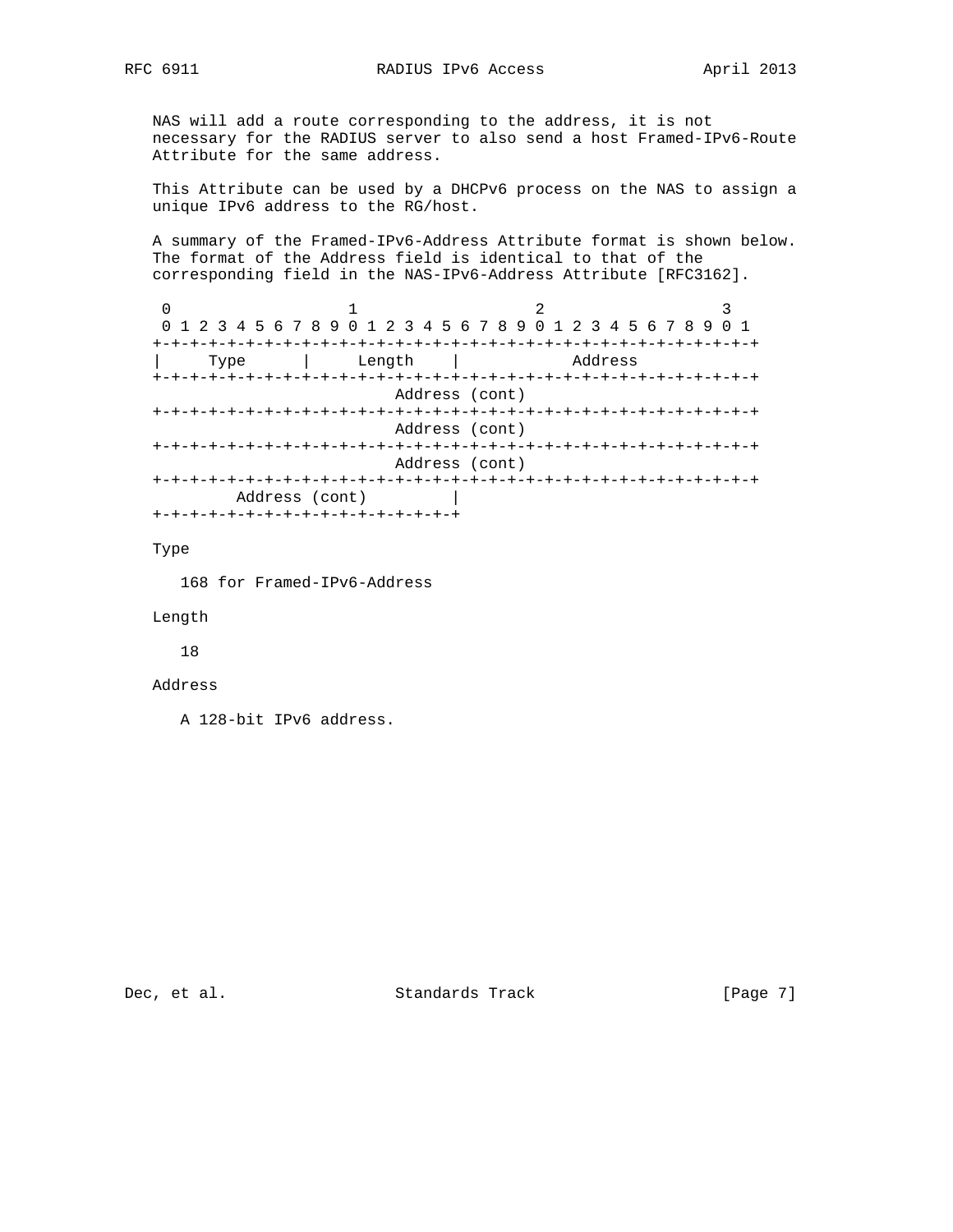# 3.2. DNS-Server-IPv6-Address

 The DNS-Server-IPv6-Address Attribute contains the IPv6 address of a DNS server. This Attribute MAY be included multiple times in Access- Accept packets when the intention is for a NAS to announce more than one DNS server address to an RG/host. The Attribute MAY be used in an Access-Request packet as a hint by the NAS to the RADIUS server regarding the DNS IPv6 address, but the RADIUS server is not required to honor the hint.

 The content of this Attribute can be copied to an instance of the DHCPv6 DNS Recursive Name Server Option [RFC3646] or to an IPv6 Router Advertisement Recursive DNS Server Option [RFC6106]. If more than one DNS-Server-IPv6-Address Attribute is present in the Access- Accept packet, the addresses from the Attributes SHOULD be copied in the same order as received.

 A summary of the DNS-Server-IPv6-Address Attribute format is given below. The format of the Address field is the same as that of the corresponding field in the NAS-IPv6-Address Attribute [RFC3162].

|                                   |                | 0 1 2 3 4 5 6 7 8 9 0 1 2 3 4 5 6 7 8 9 0 1 2 3 4 5 6 7 8 9 |         |  |  |  |
|-----------------------------------|----------------|-------------------------------------------------------------|---------|--|--|--|
|                                   |                |                                                             |         |  |  |  |
| Type                              | Length         |                                                             | Address |  |  |  |
|                                   |                |                                                             |         |  |  |  |
|                                   | Address (cont) |                                                             |         |  |  |  |
|                                   |                |                                                             |         |  |  |  |
|                                   |                | Address (cont)                                              |         |  |  |  |
|                                   |                |                                                             |         |  |  |  |
|                                   |                | Address (cont)                                              |         |  |  |  |
| +-+-+-+-+-+-+-+-                  |                |                                                             |         |  |  |  |
| Address (cont)                    |                |                                                             |         |  |  |  |
| -+-+-+-+-+-+-+-+-+-+-+-+-+-+-+-+- |                |                                                             |         |  |  |  |

Type

169 for DNS-Server-IPv6-Address

Length

18

Address

The 128-bit IPv6 address of a DNS server.

Dec, et al. Standards Track [Page 8]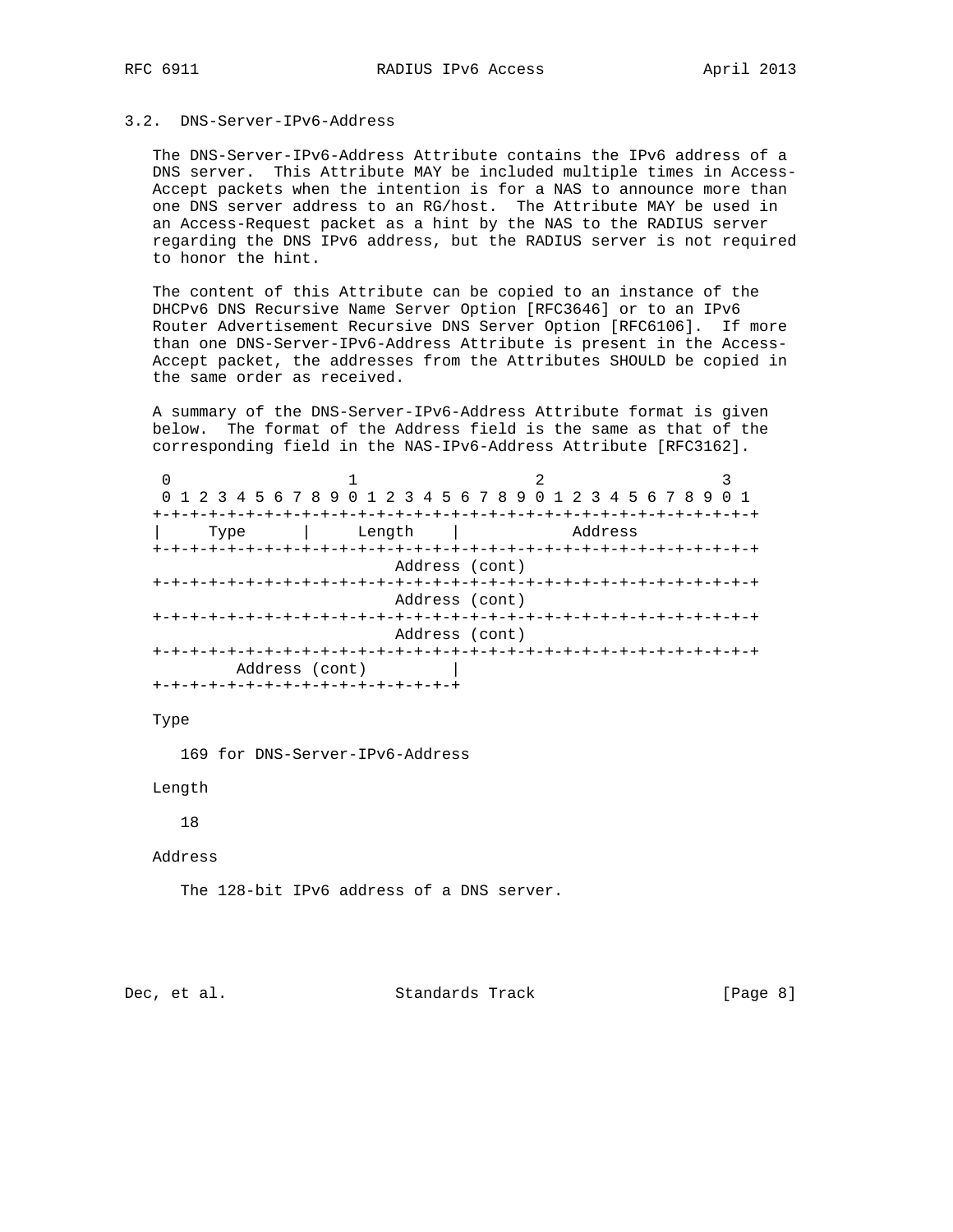# 3.3. Route-IPv6-Information

 The Route-IPv6-Information Attribute specifies a prefix (and corresponding route) for the user on the NAS, which is to be announced using the Route Information Option defined in "Default Router Preferences and More Specific Routes" [RFC4191], Section 2.3. It is used in the Access-Accept packet and can appear multiple times. It MAY be used in an Access-Request packet as a hint by the NAS to the RADIUS server, but the RADIUS server is not required to honor the hint. The Route-IPv6-Information Attribute format is depicted below. The format of the prefix is as per [RFC3162].

|      | 0 1 2 3 4 5 6 7 8 9 0 1 2 3 4 5 6 7 8 9 0 1 2 3 4 5 6 7 8 9 0 1 |                          |  |
|------|-----------------------------------------------------------------|--------------------------|--|
|      |                                                                 |                          |  |
| Type | Length                                                          | Reserved   Prefix-Length |  |
|      |                                                                 |                          |  |
|      |                                                                 | Prefix (variable)        |  |
|      |                                                                 |                          |  |
|      |                                                                 |                          |  |
|      |                                                                 |                          |  |

### Type

170 for Route-IPv6-Information

### Length

 Length, in bytes. At least 4 and no larger than 20; typically, 12 or less.

Prefix Length

 8-bit unsigned integer. The number of leading bits in the prefix that are valid. The value can range from 0 to 128. The prefix field is 0, 8, or 16 octets depending on Length.

### Prefix

 Variable-length field containing an IP prefix. The prefix length field contains the number of valid leading bits in the prefix. The bits in the prefix after the prefix length, if any, are reserved and MUST be initialized to zero.

Dec, et al. Standards Track [Page 9]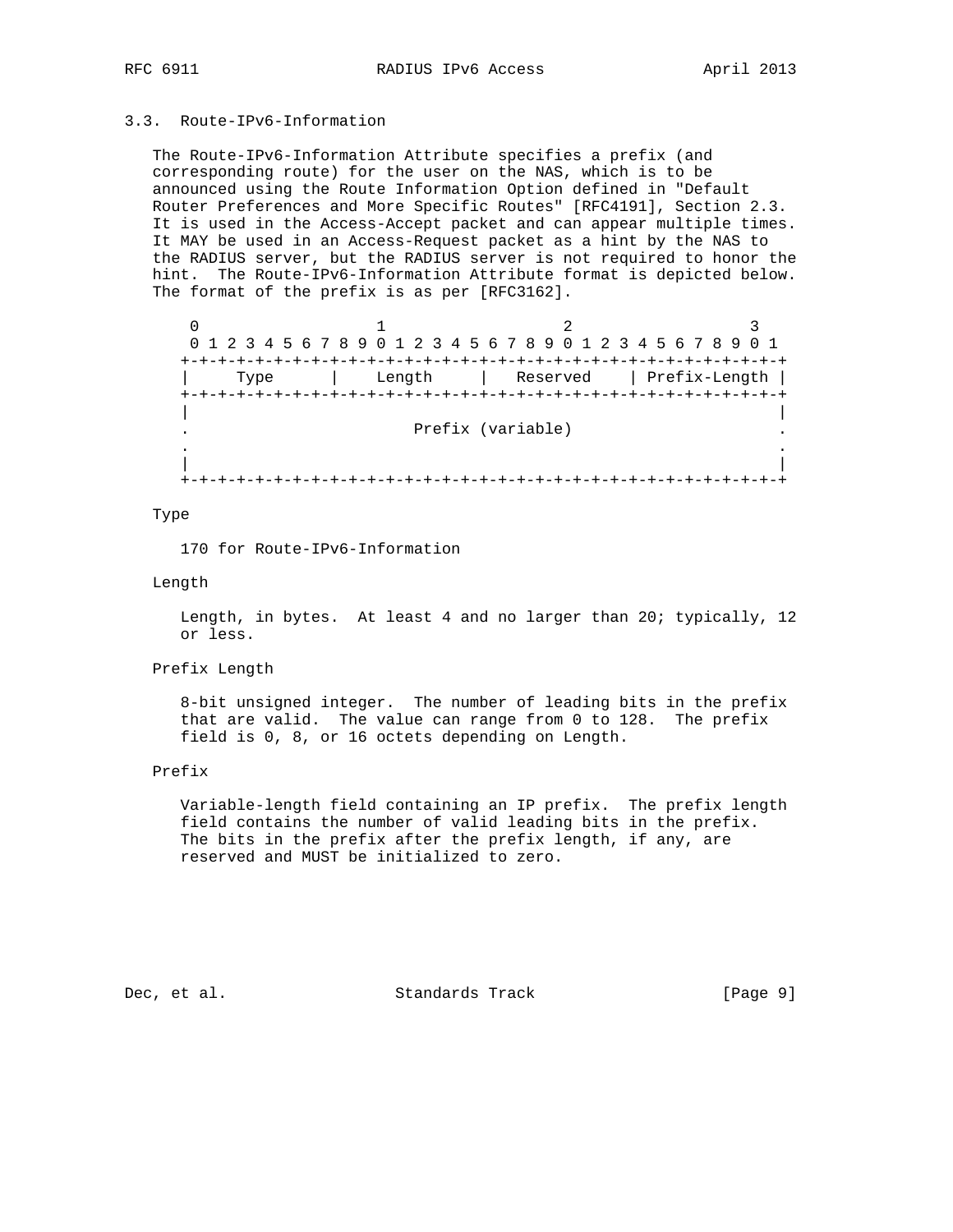### 3.4. Delegated-IPv6-Prefix-Pool

 The Delegated-IPv6-Prefix-Pool Attribute contains the name of an assigned pool that SHOULD be used to select an IPv6 delegated prefix for the user on the NAS. If a NAS does not support prefix pools, the NAS MUST ignore this Attribute. It MAY be used in an Access-Request packet as a hint by the NAS to the RADIUS server regarding the pool, but the RADIUS server is not required to honor the hint.

 A summary of the Delegated-IPv6-Prefix-Pool Attribute format is shown below.

 $0$  1 2 0 1 2 3 4 5 6 7 8 9 0 1 2 3 4 5 6 7 8 9 0 1 2 3 +-+-+-+-+-+-+-+-+-+-+-+-+-+-+-+-+-+-+-+-+-+-+-+-+ | Type | Length | String... +-+-+-+-+-+-+-+-+-+-+-+-+-+-+-+-+-+-+-+-+-+-+-+-+

Type

171 for Delegated-IPv6-Prefix-Pool

Length

Length, in bytes. At least 3.

String

 The string field contains the name of an assigned IPv6 prefix pool configured on the NAS. The field is not NULL (hexadecimal 00) terminated.

 Note: The string data type is as documented in [RFC6158] and carries binary data that is external to the RADIUS protocol, e.g., the name of a pool of prefixes configured on the NAS.

Dec, et al. Standards Track [Page 10]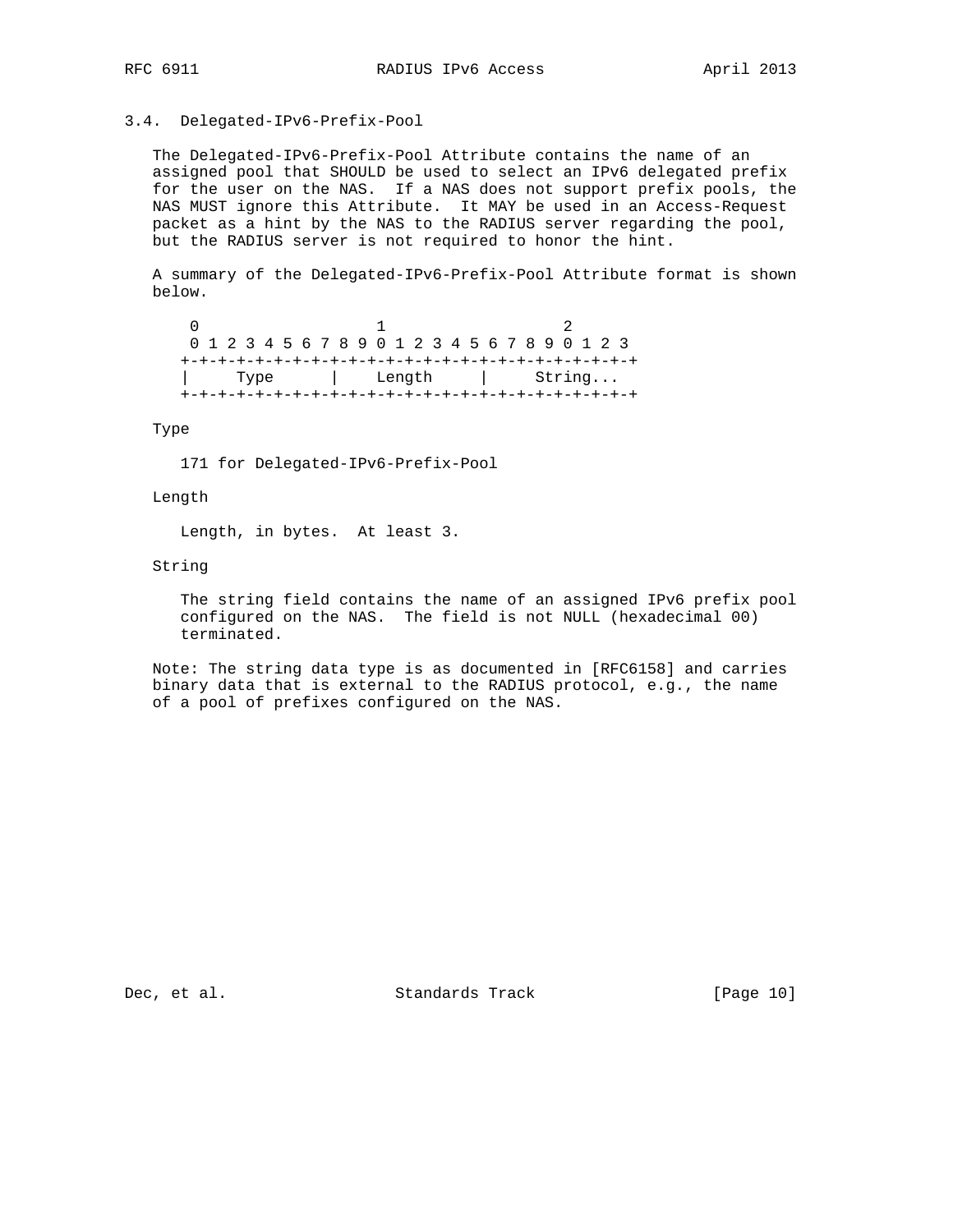# 3.5. Stateful-IPv6-Address-Pool

 The Stateful-IPv6-Address-Pool Attribute contains the name of an assigned pool that SHOULD be used to select an IPv6 address for the user on the NAS. If a NAS does not support address pools, the NAS MUST ignore this Attribute. A summary of the Stateful-IPv6-Address- Pool Attribute format is shown below. It MAY be used in an Access- Request packet as a hint by the NAS to the RADIUS server regarding the pool, but the RADIUS server is not required to honor the hint.

 $0$  1 2 0 1 2 3 4 5 6 7 8 9 0 1 2 3 4 5 6 7 8 9 0 1 2 3 +-+-+-+-+-+-+-+-+-+-+-+-+-+-+-+-+-+-+-+-+-+-+-+-+ Type | Length | String... +-+-+-+-+-+-+-+-+-+-+-+-+-+-+-+-+-+-+-+-+-+-+-+-+

Type

172 for Stateful-IPv6-Address-Pool

### Length

Length, in bytes. At least 3.

### String

 The string field contains the name of an assigned IPv6 stateful address pool configured on the NAS. The field is not NULL (hexadecimal 00) terminated.

 Note: The string data type is as documented in [RFC6158] and carries binary data that is external to the RADIUS protocol, e.g., the name of a pool of addresses configured on the NAS.

## 3.6. Table of Attributes

 The following table provides a guide to which Attributes may be found in which kinds of packets, and in what quantity. The optional inclusion of the options in Access Request messages is intended to allow for a NAS to provide the RADIUS server with a hint of the Attributes in advance of user authentication, which may be useful in cases in which a user reconnects or has a static address. The server is under no obligation to honor such hints.

Dec, et al. Standards Track [Page 11]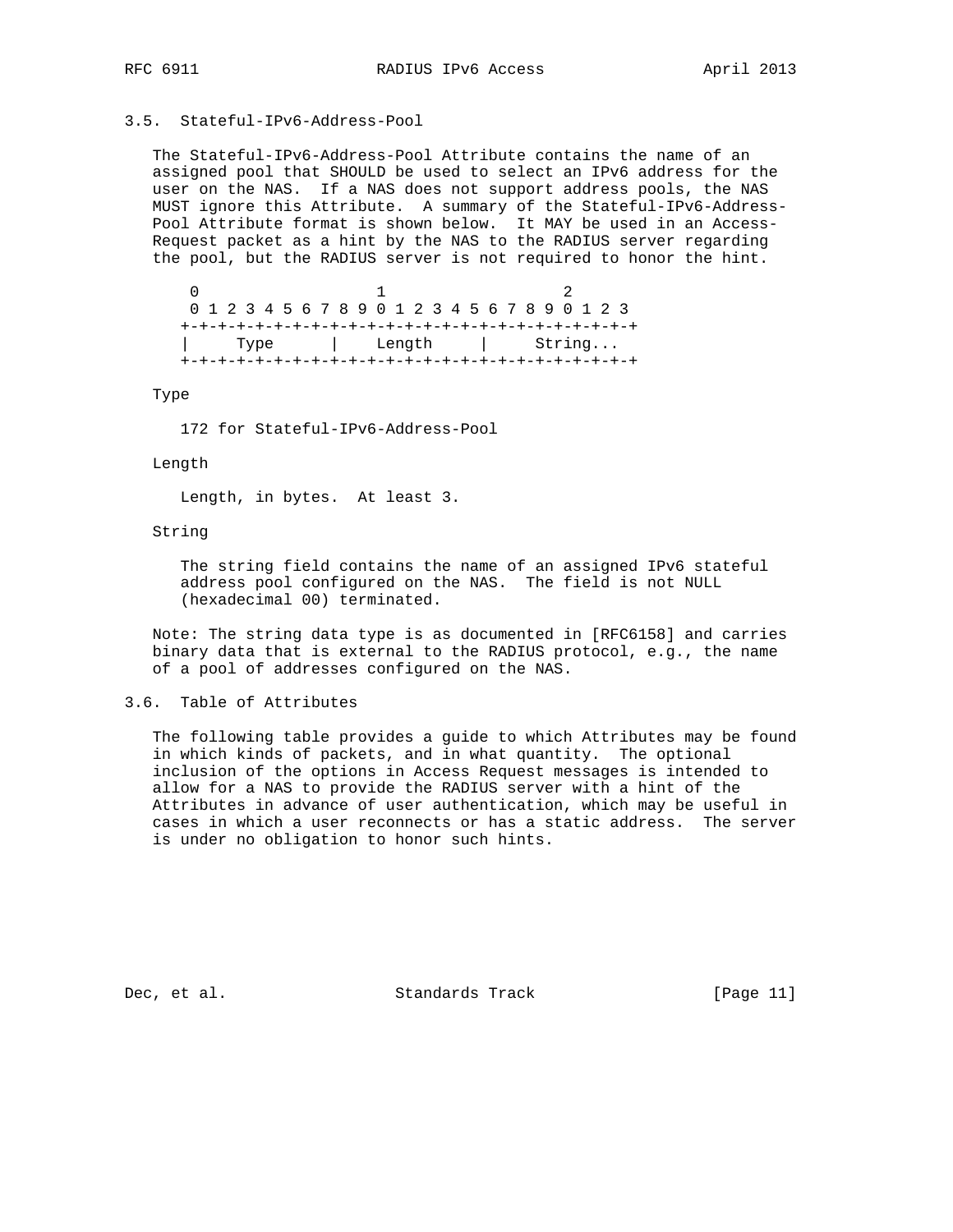| Request                                                       |  |
|---------------------------------------------------------------|--|
| Framed-IPv6-Address<br>168<br>$0+$<br>$() +$<br>$() +$        |  |
| DNS-Server-IPv6-Address<br>169<br>$0+$<br>0+<br>$0+$          |  |
| Route-IPv6-Information<br>170<br>$0+$<br>0+<br>0+             |  |
| Delegated-IPv6-Prefix-Pool<br>171<br>$0+$<br>0+<br>$0+$       |  |
| Stateful-IPv6-Address-Pool<br>172<br>$0+$<br>$() +$<br>$() +$ |  |

4. Diameter Considerations

 Given that the Attributes defined in this document are allocated from the standard RADIUS type space (see Section 6), no special handling is required by Diameter entities.

5. Security Considerations

 This document specifies additional IPv6 RADIUS Attributes useful in residential broadband network deployments. In such networks, the RADIUS protocol may run either over IPv4 or over IPv6, and known security vulnerabilities of the RADIUS protocol, e.g., [SECI], apply to the Attributes defined in this document. A trust relationship between a NAS and RADIUS server is expected to be in place, with communication optionally secured by IPsec or Transport Layer Security (TLS) [RFC6614].

6. IANA Considerations

 IANA has assigned five new RADIUS Attribute types in the "Radius Attribute Types" registry (currently located at http://www.iana.org/assignments/radius-types) for the following Attributes:

- o Framed-IPv6-Address
- o DNS-Server-IPv6-Address
- o Route-IPv6-Information
- o Delegated-IPv6-Prefix-Pool
- o Stateful-IPv6-Address-Pool

Dec, et al. Standards Track [Page 12]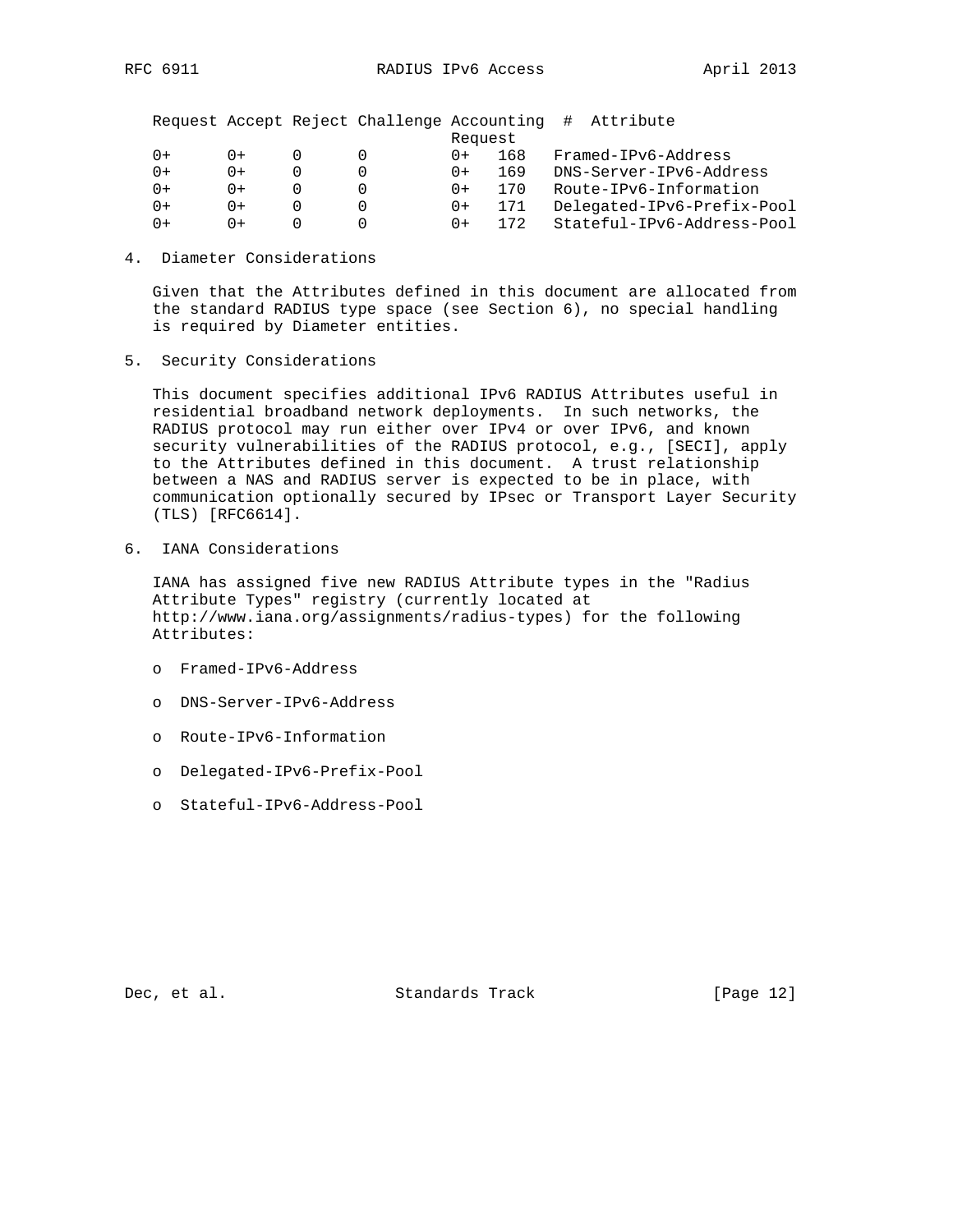7. Acknowledgments

 The authors would like to thank Bernard Aboba, Benoit Claise, Peter Deacon, Alan DeKok, Ralph Droms, Brian Haberman, Alfred Hines, Stephen Farrell, Jouni Korhonen, Roberta Maglione, Pete Resnick, Mark Smith, and Leaf Yeh for their help and comments in reviewing this document.

- 8. References
- 8.1. Normative References
	- [RFC2119] Bradner, S., "Key words for use in RFCs to Indicate Requirement Levels", BCP 14, RFC 2119, March 1997.
	- [RFC4862] Thomson, S., Narten, T., and T. Jinmei, "IPv6 Stateless Address Autoconfiguration", RFC 4862, September 2007.
- 8.2. Informative References
	- [RFC3162] Aboba, B., Zorn, G., and D. Mitton, "RADIUS and IPv6", RFC 3162, August 2001.
	- [RFC3315] Droms, R., Bound, J., Volz, B., Lemon, T., Perkins, C., and M. Carney, "Dynamic Host Configuration Protocol for IPv6 (DHCPv6)", RFC 3315, July 2003.
	- [RFC3633] Troan, O. and R. Droms, "IPv6 Prefix Options for Dynamic Host Configuration Protocol (DHCP) version 6", RFC 3633, December 2003.
	- [RFC3646] Droms, R., "DNS Configuration options for Dynamic Host Configuration Protocol for IPv6 (DHCPv6)", RFC 3646, December 2003.
	- [RFC4191] Draves, R. and D. Thaler, "Default Router Preferences and More-Specific Routes", RFC 4191, November 2005.
	- [RFC4818] Salowey, J. and R. Droms, "RADIUS Delegated-IPv6-Prefix Attribute", RFC 4818, April 2007.
	- [RFC6106] Jeong, J., Park, S., Beloeil, L., and S. Madanapalli, "IPv6 Router Advertisement Options for DNS Configuration", RFC 6106, November 2010.
	- [RFC6158] DeKok, A. and G. Weber, "RADIUS Design Guidelines", BCP 158, RFC 6158, March 2011.

| Standards Track<br>Dec, et al. | [Page 13] |
|--------------------------------|-----------|
|--------------------------------|-----------|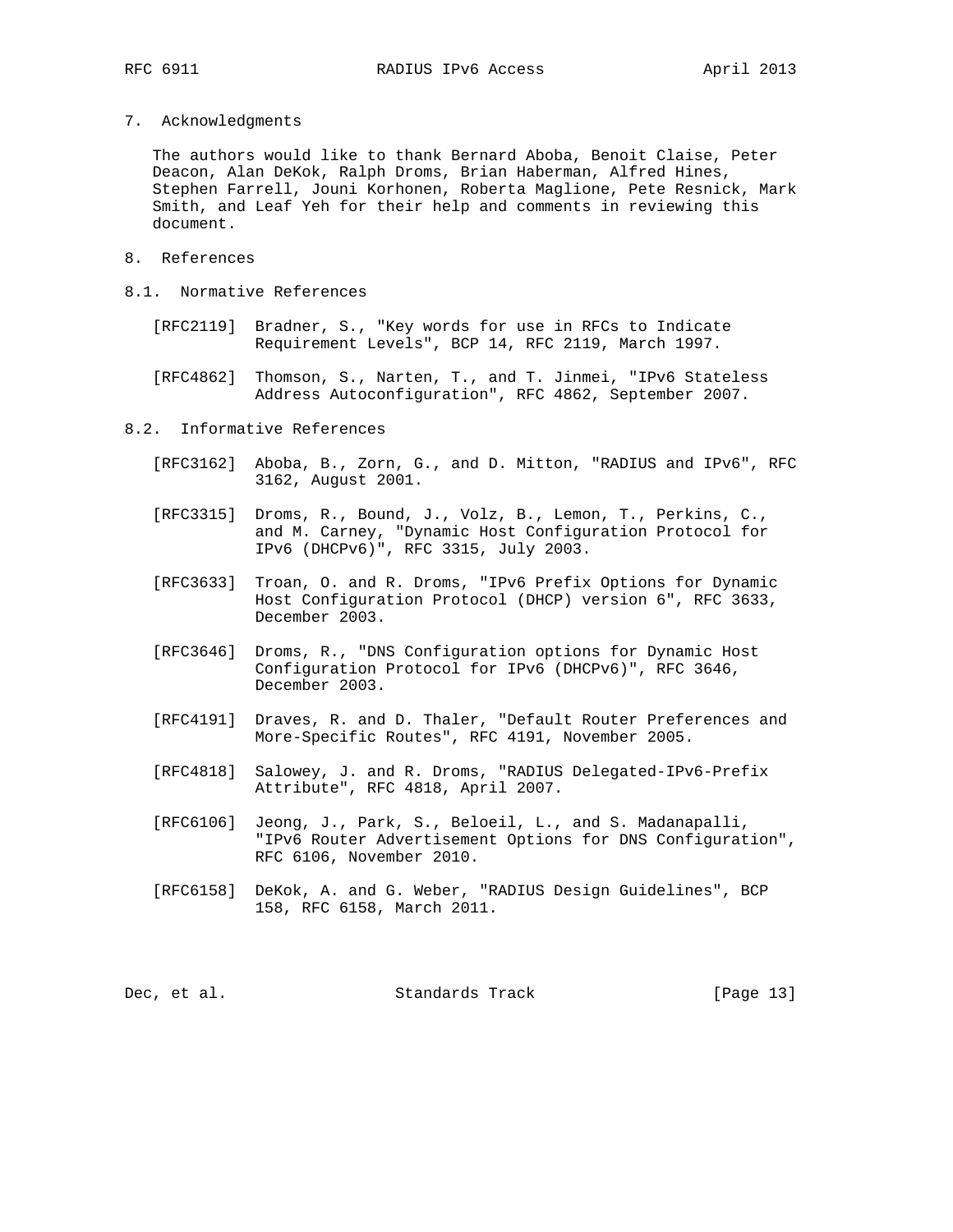- [RFC6614] Winter, S., McCauley, M., Venaas, S., and K. Wierenga, "Transport Layer Security (TLS) Encryption for RADIUS", RFC 6614, May 2012.
- [SECI] Hill, J., "An Analysis of the RADIUS Authentication Protocol", November 2001, <http://regul.uni-mb.si/˜meolic/ ptk-seminarske/radius.pdf>.

Dec, et al. Standards Track [Page 14]